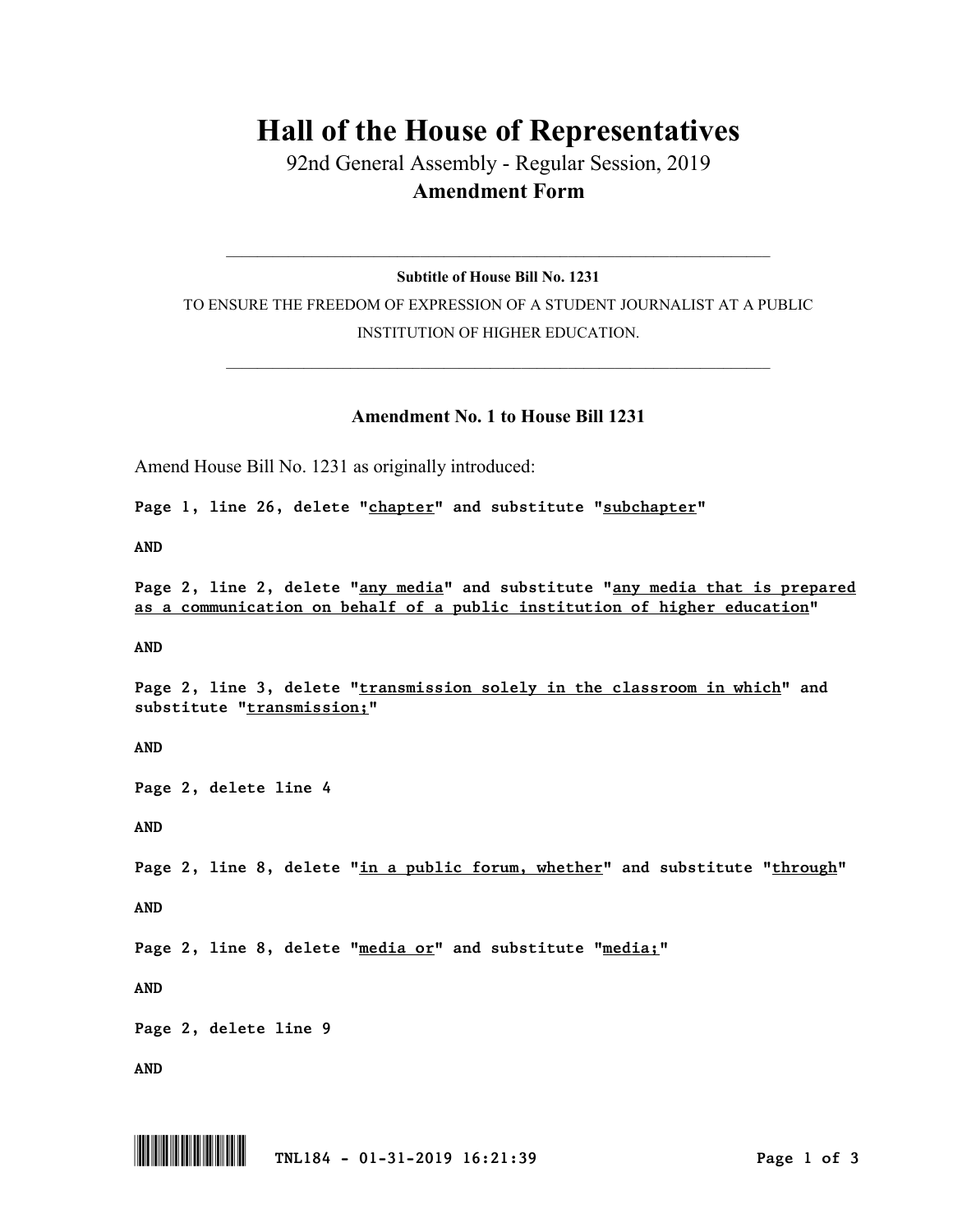*Page 2, line 29, delete "adviser" and substitute "adviser or academic supervisor"*

*AND*

*Page 2, line 30, delete "the professional standards" and substitute "professional standards and responsibilities"*

*AND*

*Page 2, line 31, delete "journalism." and substitute "journalism or using professional academic judgment to assign work or evaluate the student journalist's performance as a journalist."*

*AND*

*Page 2, line 35, delete "activity" and substitute "activity under this subchapter"*

*AND*

*Page 3, line 1, delete "activity" and substitute "activity under this subchapter"*

*AND*

*Page 3, line 5, delete "Except in the case of willful or wanton misconduct, the" and substitute "The"*

*AND*

*Page 3, line 8, delete "chapter" and substitute "subchapter"*

*AND*

*Page 3, line 18, delete "chapter" and substitute "subchapter"*

*AND*

*Page 3, line 25, delete "so" and substitute "constitutes or"*

*AND*

Page 3, line 27, delete "A clear" and substitute "An unlawful act or a clear"

*AND*

*Page 3, delete line 34 and substitute the following: "operation of a public institution of higher education.*